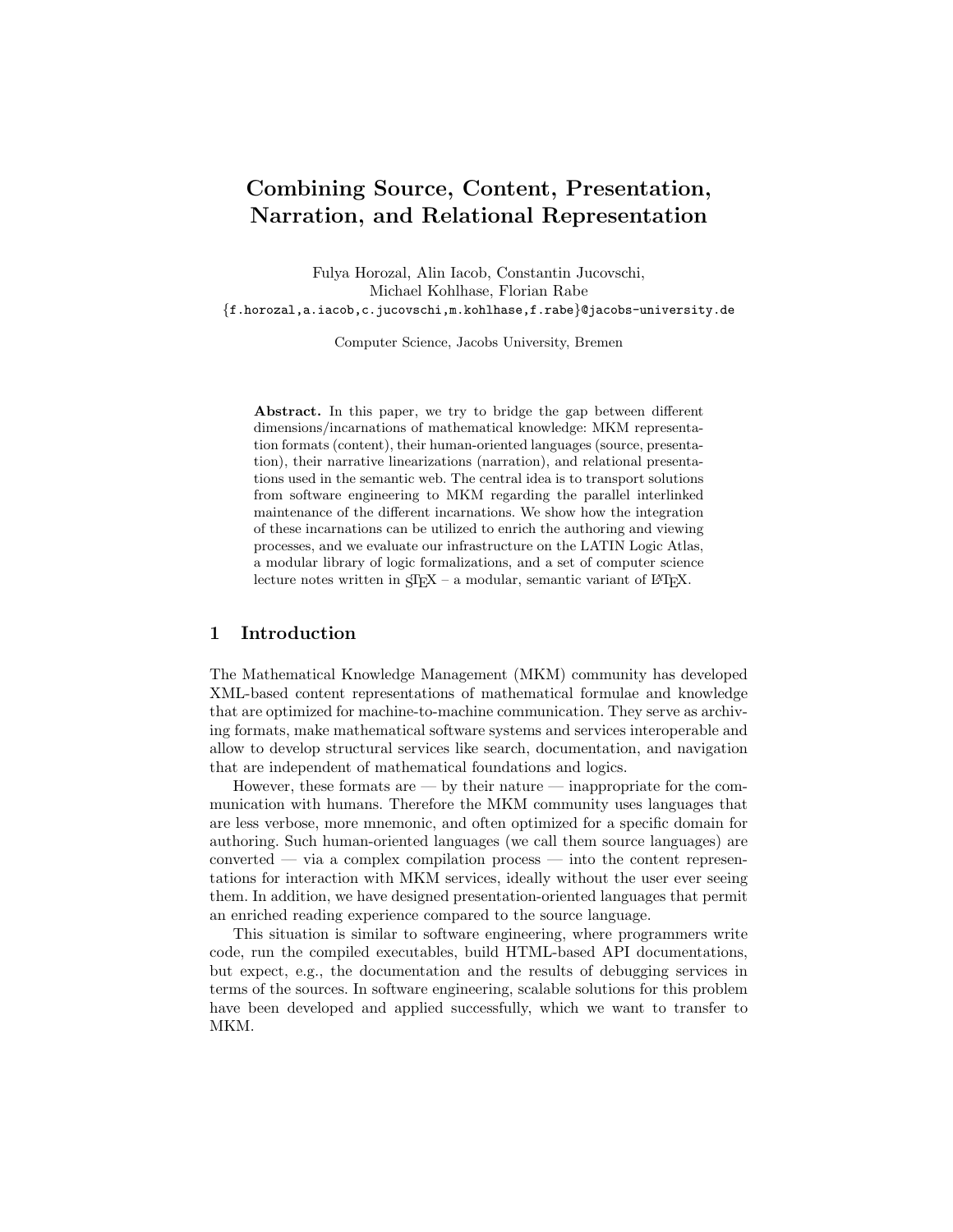The work described here originates from our work on two large collections of mathematical documents: our LATIN logic atlas [\[KMR09\]](#page-13-0) formalized in the logical framework LF; and our General Computer Science lecture notes written in LATEX. Despite their different flavor, both collections agree in some key aspects: They are large, highly structured, extensively inter-connected, and both authoring and reading call for machine support.

Moreover, they must be frequently converted between representation dimensions optimized for different purposes: a human-friendly input representation (source), a machine-understandable content markup (content), interactive documents for an added-value reading experience (presentation-content parallel markup), a linearized structure for teaching and publication (narration), and a network of linked data items for integration with the semantic web (relational).

In Sect. [2,](#page-1-0) we first give an overview over these document collections focusing on the challenges they present to knowledge management. Then we design a knowledge representation methodology that integrates these different dimensions in Sect. [3.](#page-3-0) In Sect. [4](#page-8-0) and [5,](#page-10-0) we show how we leverage this methodology in the authoring and the viewing process both of which benefit from a seamless integration of the knowledge dimensions.

# <span id="page-1-0"></span>2 Structured Document Collections

## 2.1 The LATIN Logic Atlas

The LATIN Logic Atlas is a library of formalizations of logics and related formal systems as well as translations between them. It is intended as a reference and documentation platform for logics commonly used in mathematics and computer science. It uses a foundationally unconstrained logical framework based on modular LF and its Twelf implementation [\[HHP93;](#page-13-1) [PS99;](#page-14-0) [RS09\]](#page-14-1) and focuses on modularity and extensibility.

The knowledge in the Logic Atlas is organized as a graph of LF signatures and signature morphisms between them. The latter are split into inheritance translations (inclusions/imports) and representation theorems, which have to be proved. It contains formalizations of type theories, set theories, and logics. Among them are, for example, propositional  $(PL)$ , first  $(FOL)$  and higher-order logic (HOL), sorted (SFOL) and dependent first-order logic (DFOL), description logics  $(DL)$ , modal  $(ML)$  and common logic  $(CL)$  as illustrated in the diagram below. Single arrows  $(\rightarrow)$  in this diagram denote translations between formalizations and hooked arrows  $(\rightarrow)$  denote imports.

All logics are designed modularly formed from orthogonal theories for individual connectives, quantifiers, and axioms. For example, the classical ∧ connective is only declared once in the whole Logic Atlas, and

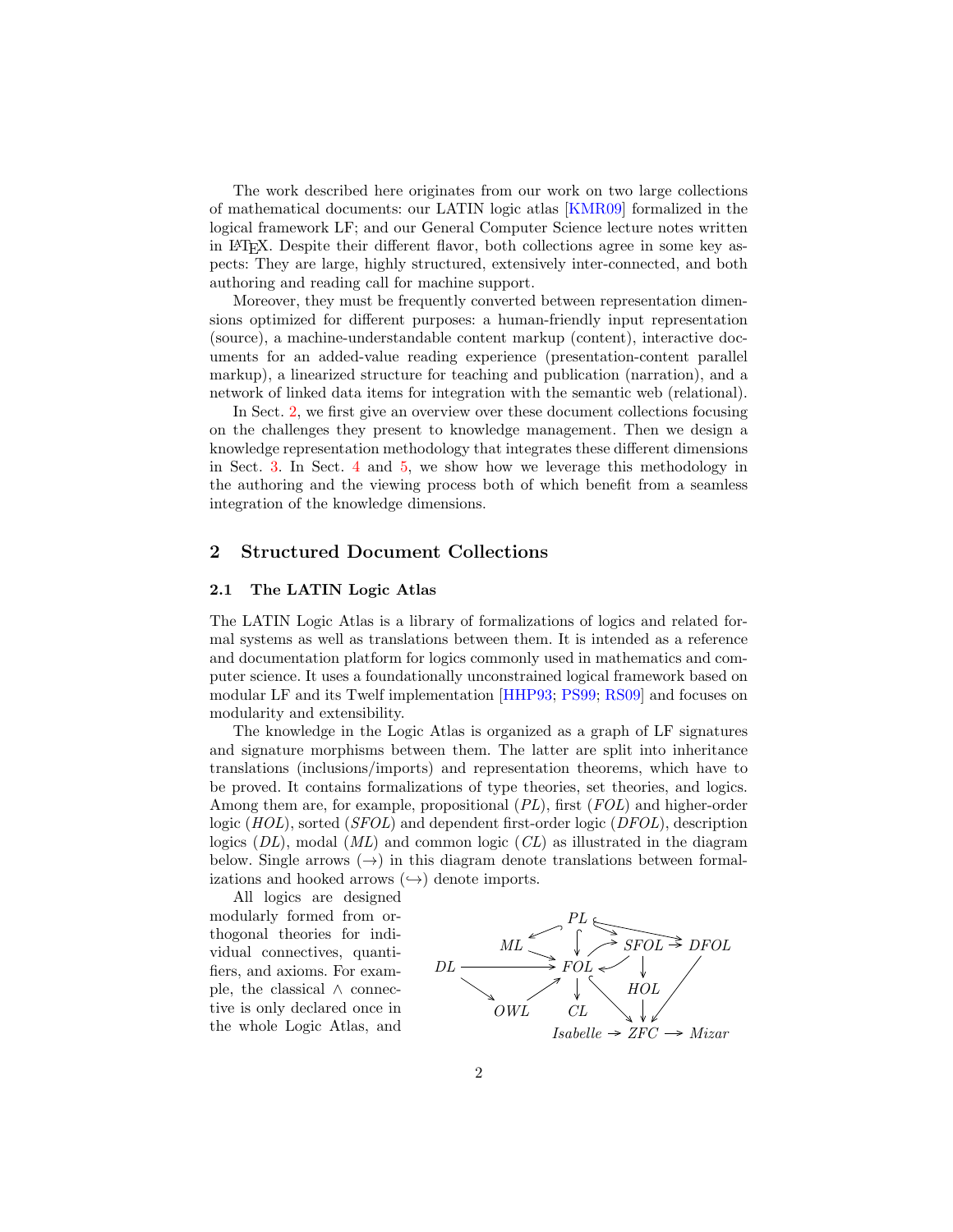the axiom of excluded mid-

dle and its consequences reside in a separate signature. We also use individual theories for syntax, proof theory, model theory so that the same syntax can be combined with different interpretations.

As a running example, we introduce a very simple fragment of the formalization of the syntax of propositional logic.

<span id="page-2-1"></span>Example 1 (Propositional Logic) The formalization of propositional logic syntax consists of the LF signatures illustrated in Fig. [1.](#page-2-0) We focus on the structural aspects and omit the details of LF. We four signatures living in two different namespaces. BASE declares a symbol for the type of propositions. It is imported into CONJ and IMP which declare conjunction and implication, respectively, and these are imported PROP.

```
%namespace = " http : // cds . omdoc . org / logics "
\%sig BASE = {
 %% Type of propositions
 o : type .
}
```

```
%namespace = " http : // cds . omdoc . org / logics / propositional "
\%sig CONJ = {\%include BASE. ...}
\%sig IMP = {\%include BASE. ...}
%sig PROP = {%include CONJ . %include IMP . }
```
<span id="page-2-0"></span>Fig. 1. Formalization of Propositional Logic Syntax in Twelf

Overall, the atlas contains over 500 LF signatures, and their highly modular structure yields a large number of inheritance edges. Additionally, the representation theorems include:

- the translation from unsorted to sorted first-order logic (which is almost but not quite an inclusion),
- the translations by relativization of quantifiers from sorted first-order, modal, and description logics to unsorted first-order logic, in most cases including the translation of the model theory,
- the translation from propositional and sorted first-order logic to Andrewsstyle higher-order logic,
- the negative translation from classical to intuitionistic logic,
- the translation from type theory to set theory that interprets types as sets and terms as elements, including a translation of Isabelle/HOL to ZF set theory,
- the Curry-Howard correspondence between logic, type theory, and category theory.

All translations include translations of the proof theory, which guarantees their proof theoretical soundness due to the type-preservation of signature morphisms.

This leads to a highly interlinked non-linear structure of the atlas. Moreover, it is designed highly collaboratively with strong interdependence between the developers. Therefore, it leads to a number of MKM challenges.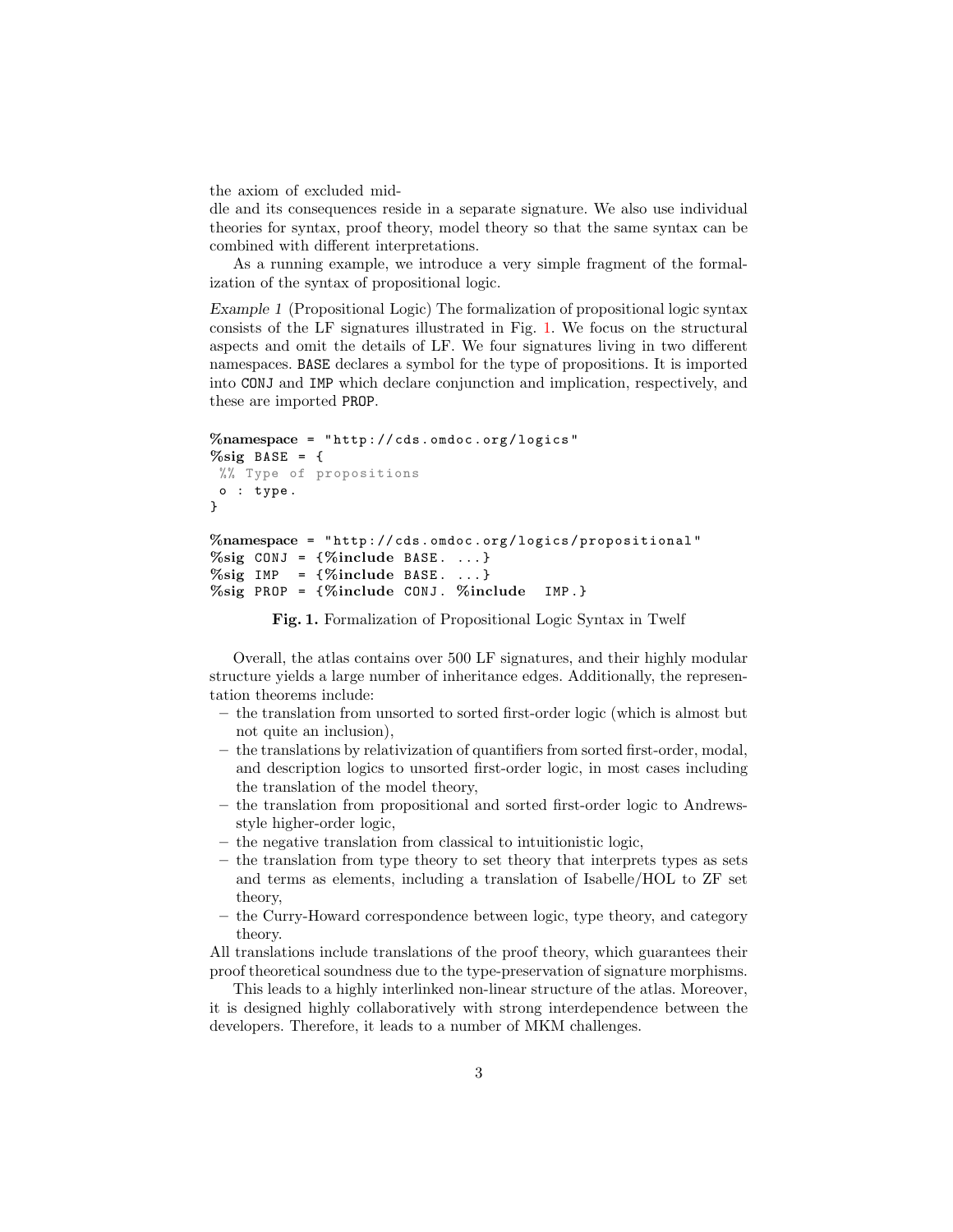For example, the LF modules are distributed over files and these files over directories. This structure is semantically transparent because all references to modules are made by URIs. The URIs are themselves hierarchical grouping the modules into nested namespaces. It is desirable that these namespaces do not have to correspond to source files or directories. Therefore, the mapping between URIs and URLs is non-trivial and a separate management challenge.

Another problem is that encodings in LF are typically very difficult to read for anybody but the author. In a collaborative setting, it is desirable to interact with the logic graph not only through the LF source syntax but also through browsable, cross-referenced XHMTL+MathML. These should be interactive and for example permit looking up the definition of a symbol or displaying the reconstructed type of a variable. While we have presented such an interface in [\[GLR09\]](#page-13-2) already, the systematic integration into the authoring process, where the state of the art is a text editor, has so far been lacking.

## 2.2 Computer Science Lecture Notes

The GenCS corpus consists of the course notes and problems of a two-semester introductory course in Computer Science [\[Koh\]](#page-13-3) held at Jacobs University by one of the authors in the last eight years. The course notes currently comprise 300 pages with over 500 slides organized in over 800 files; they are accompanied by a database of more than 1000 homework/exam problems. All course materials are authored and maintained in the STEX format [\[Koh08\]](#page-13-4), a modular, semantic variant of LAT<sub>E</sub>X that shares the information model with OMDoc; see Fig. [2](#page-4-0) for an example. In our nomenclature,  $\langle \text{Tr} X \rangle$  is used as a source language that is transformed into OMDoc via the LAT<sub>EXML</sub> daemon [\[GSK11\]](#page-13-5). For debugging and high-quality print the  $SIFX$  sources an also be typeset via pdflatex, just as ordinary LATEX documents. The encoding makes central use of the modularity afforded by the theory graph approach; knowledge units like slides are encoded as "modules" (theories in OMDoc) and are interconnected by theory morphisms (module imports). Modules also introduce concepts via \definiendum and semantic macros via \symdef, these are inherited via the module import relation.

# <span id="page-3-0"></span>3 A Multi-Dimensional Knowledge Representation

## <span id="page-3-1"></span>3.1 Dimensions of Knowledge

In order to address the knowledge management challenges outlined above, we devise a methodology that permits the parallel maintenance of the orthogonal dimensions of the knowledge contained in a collection of mathematical documents. It is based on two key concepts: (i) a hierarchic organization of dimensions and knowledge items in a file-system-like manner inspired by the project view from software engineering, and (ii) the use of MMT URIs [\[RK10\]](#page-14-2) as a standardized way to interlink both between different knowledge items and between the different dimensions of the same knowledge item.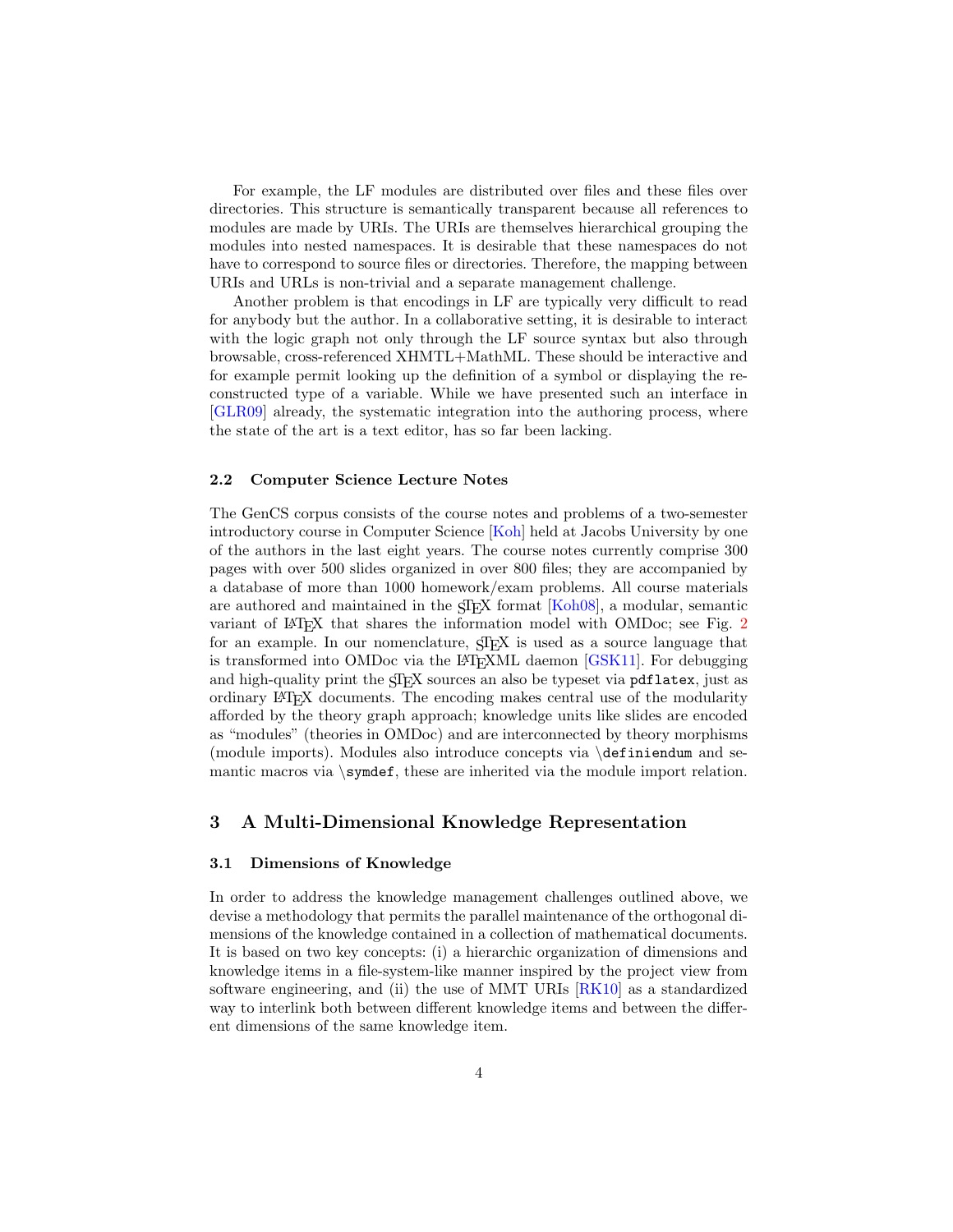```
\begin{module}[id=trees]
  \symdef[name=tdepth]{tdepthFN}{\text{dp}}
  \symdef{tdepth}[1]{\prefix\tdepthFN{#1}}
  \begin{definition}[id=tree-depth.def]
    Let $\defeq{T}{\tup{V,E}}$ be tree, then the {\definiendum [tree-depth]{depth}}
$\tdepth{v}$ of a node $\inset{v}{V}$ is defined recursively: $\tdepth{r}=0$ for
   the root r of T and \t{w=1+\tdepth(w) if \in\{\t{tup\{v,w\}\}\}\.
\end{definition}
 ...
\end{module}
\begin{module}[id=binary-trees]
  \importmodule[\KWARCslides{graphs-trees/en/trees}]{trees}
  ...
\begin{definition}[id=binary-tree.def,title=Binary Tree]
   A \definiendum[binary-tree]{binary tree} is a \termref[cd=trees,name=tree]{tree}
   where all \termref[cd=graphs-intro,name=node]{nodes}
   have \termref[cd=graphs-intro,name=out-degree]{out-degree} 2 or 0.
  \end{definition}
```
... \end{module}

<span id="page-4-0"></span>Fig. 2. Semiformalization of two course modules

The MMT URI of a toplevel knowledge item is of the form  $g^2M$  where g is the namespace and  $M$  the module name. Namespaces are URIs of the form  $\langle\texttt{scheme}\rangle$ ://[ $\langle \text{userinfo}\rangle 0] D_1 \ldots D_m$ [: $\langle \text{port}\rangle$ ]/ $S_1/\ldots/S_n$  where the  $D_i$  are domain labels and the  $S_i$  are path segments. Consequently,  $q^2M$  is a well-formed URI as well.  $\langle\!\langle \text{userinfo} \rangle\!\rangle$ , and  $\langle \text{port} \rangle\!\rangle$  are optional, and  $\langle \text{userinfo} \rangle\!\rangle$ ,  $\langle \text{scheme} \rangle\!\rangle$ , and  $\langle \text{port} \rangle\!\rangle$  are only permitted so that users can form URIs that double as URLs — MMT URIs differing only in the scheme, userinfo, or port are considered equal.

We arrange a collection of mathematical documents as a folder containing the following subfolders, all of which are optional:

- source contains the source files of a project. This folder does not have a predefined structure.
- content contains a semantically marked up representation of the source files in the OMDoc format. Every namespace is stored in one file whose path is determined by its URI. Modules with namespace  $D_1$ . . . . .  $D_m/S_1/.../S_n$  reside in an OMDoc file with path content $/D_m / ... / D_1 / S_1 / ... / S_n$ . omdoc. Each module carries an attribute source="/PATH?colB:lineB-colE:lineE" giving its physical location as a URL. Here PATH is the path to the containing file in the source, and colB, lineB, colE, and lineE give the begin/end column/line information.
- presentation contains the presentation of the source files in the XHTML+Math-ML format with JOBAD annotations [\[GLR09\]](#page-13-2). It has the same file structure as the folder content. The files contain XHTML elements whose body has one child for every contained module. Each of these module has the attribute jobad:href="URI" giving its MMT URI.
- narration contains an arbitrary collection of narratively structured documents. These are OMDoc files that contain narrative content such as sectioning and transitions, but no modules. Instead they contain reference elements of the form <mref target="MMTURI"/> that refer to MMT modules. It is common but not necessary that these modules are present in the content folder.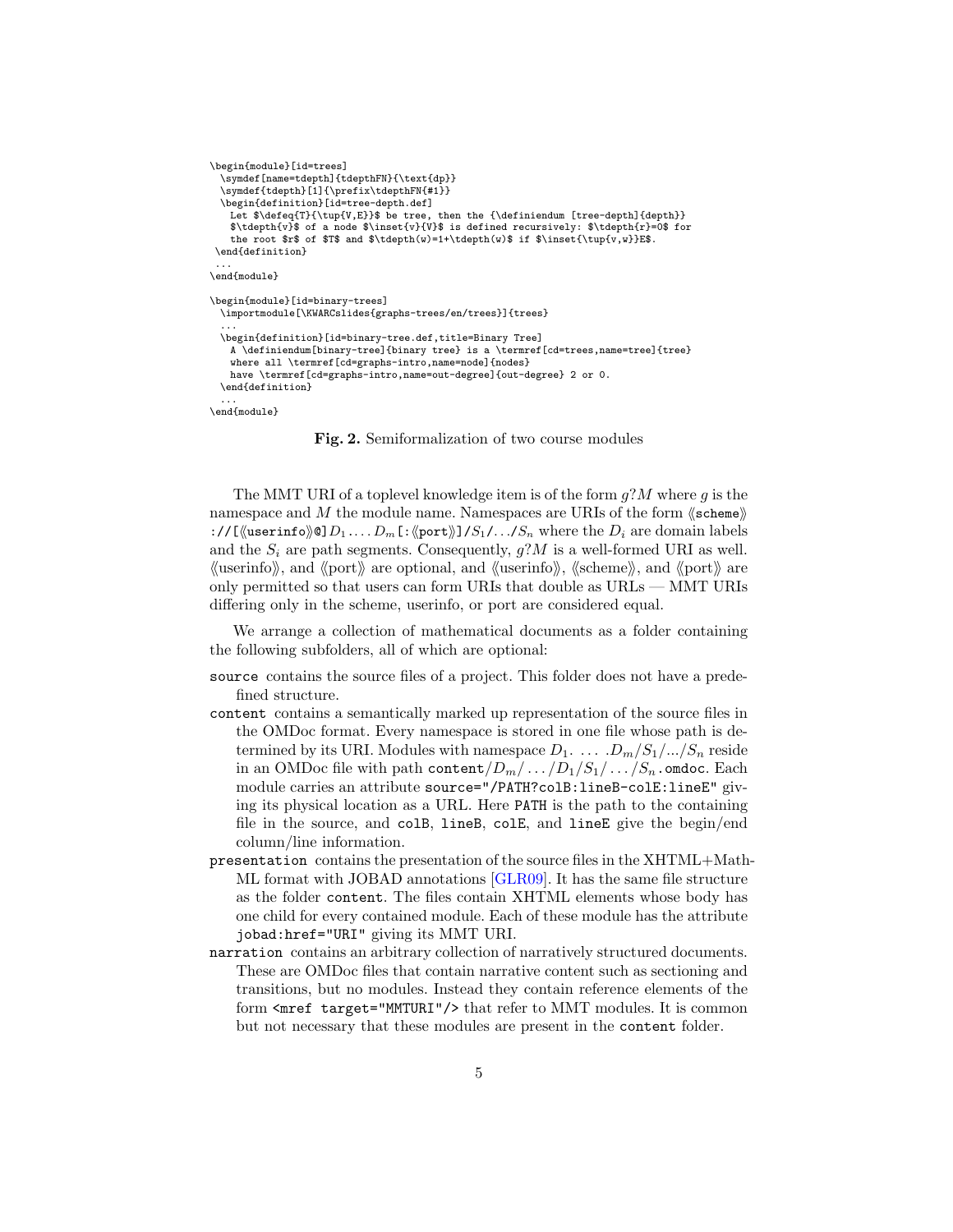relational contains two files containing an RDF-style relational representation of the content according to the MMT ontology. Both are in XML format with toplevel element mmtabox and a number of children. In individuals.abox, the children give instances of unary predicates such <individual type="IsTheory"uri="MMTURI"source="PATH"/>. In relations.abox, the children give instances of binary predicates such as <relation subject="MMTURI1"predicate="ImportsFrom"object="MMTURI2"source ="PATH"/>. Usually, the knowledge items occurring in unary predicates or as the subject of a binary predicate are present in the content. However, the object of a binary predicate is often not present, namely when a theory imports a remote theory. In both cases, we use an attribute source to indicate the source that induced the entry; this is important for change management when one of the source files was changed.

#### <span id="page-5-1"></span>Example 2 (Continuing Ex. [1\)](#page-2-1)

The directory structure for the signatures from Ex. [1](#page-2-1) is given in Fig. [3](#page-5-0) using a root folder named propositional-syntax. Here we assume that the subfolder source contains the Twelf source files base.elf which contains the signature BASE, modules.elf which contains CONJ and IMP, and prop.elf which contains PROP.

Based on the MMT URIs of the signatures in the source files, their content representation is given as follows. The signature BASE has the MMT URI [http://cds.omdoc.](http://cds.omdoc.org/logics?BASE) [org/logics?BASE](http://cds.omdoc.org/logics?BASE). The other signatures have MMT URIs such as [http://cds.omdoc.](http://cds.omdoc.org/logics/propositional/syntax?CONJ) [org/logics/propositional/syntax?CONJ](http://cds.omdoc.org/logics/propositional/syntax?CONJ). The content representation of the signature BASE is given in the OMDoc file content/org/omdoc/cds/logics.omdoc. The other content representations reside in the file [content/org/omdoc/cds/logics/](content/org/omdoc/cds/logics/propositional/syntax.omdoc) [propositional/syntax.omdoc](content/org/omdoc/cds/logics/propositional/syntax.omdoc).

```
propositional-syntax
 source
  \vdash <code>base.elf</code>
    modules.elf
prop.elf
 content
 L org
   L omdoc
     - cds
          logics.omdoc
          logics
           propositional
             syntax.omdoc
 presentation
 org
   L omdoc
       cds
        logics.xhtml
       \lceil \frac{1}{2} \rceilL propositional
           syntax.xhtml
 narration
   base.omdoc
   modules.omdoc
   prop.omdoc
 relational
   individual.abox
   relations.abox
```
The subfolder presentation contains the respective XHTML files, logics.xhtml and syntax.xhmtl. All files in Fig. [3](#page-5-0) can be downloaded at [https://svn.kwarc.info/](https://svn.kwarc.info/repos/twelf/projects/propositional-syntax) [repos/twelf/projects/propositional-syntax](https://svn.kwarc.info/repos/twelf/projects/propositional-syntax).

<span id="page-5-0"></span>Fig. 3. Files of the Running Example

Our methodology integrates various powerful conceptual distinctions that have been developed in the past. Firstly, our distinction between the source and the content representation corresponds to the distinction between source and binary in software engineering. Moreover, our directory structure is inspired by software projects, such as in Java programming. In particular, the use of URIs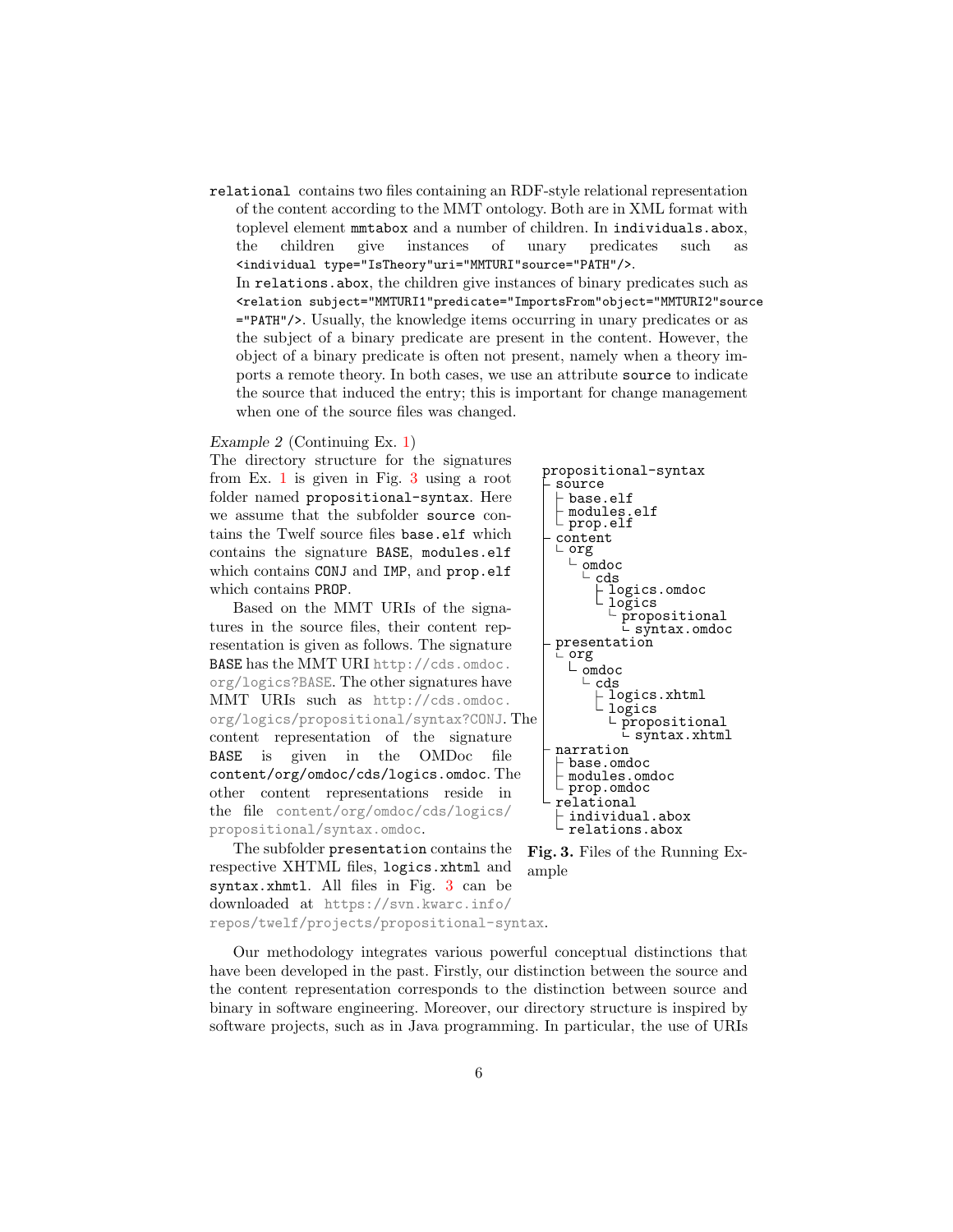to identify content (binary) items corresponds to identifiers for Java classes. Therefore, existing workflows and implementations from software engineering can be easily adapted, for example in the use of project-based IDEs (see Sect. [4\)](#page-8-0).

Secondly, the distinction between content and presentation has been well studied in the MKM community and standardized in MathML [\[Aus+03\]](#page-12-0). In particular, the cross-references from presentation to content correspond to the interlinking of content and presentation in the parallel markup employed in MathML, which we here extend to the level of document collections.

Thirdly, the distinction between content and narrative structure was already recognized in the OMDoc format. The general intuition there is that narrative structures are "presentations" at the discourse level. But in contrast to the formula level, presentations cannot be specified and managed via notation definitions. Instead we add narrative document structure fragments, i.e. documentstructured objects that contain references to the content representations and transition texts as lightweight structures to the content commons; see  $[Mü110]$ for details and further references.

Finally, the distinction between tree-structured content representation and the relational representation corresponds to the practice of the semantic web where RDF triples are used to represent knowledge as a network of linked data. see [\[Lan11\]](#page-14-4) for an overview.

## <span id="page-6-0"></span>3.2 A Mathematical Archive Format

We will now follow the parallelism to software engineering developed in the previous section: We introduce mathematical archives —  $\text{mar}$  files — that correspond to Java archives, i.e., jar files [\[Ora\]](#page-14-5). We define a mathematical archive to be a zip file that contains the directory structure developed in Sect. [3.1.](#page-3-1) By packaging all knowledge dimensions in a single archive, we obtain a convenient and lightweight way of distributing multi-dimensional collections of interlinked documents.

To address into the content of a mar archive, we also define the following URL scheme: Given a mar whole URL is file:/A and which contains the source file source/S, then the URL mar:/A/S resolves to that source file. We define the URL mar:/A/S?Pos accordingly if Pos is the position of a module given by its line/column as above.

Similarly, to the compilation and building process that is used to create jar files, we have implemented a building process for mar files. It consists of three stages. The first stage (compilation) depends on the source language and produce one OMDoc file for every source file whose internal structure corresponds to the source file. This is implemented in close connection with dedicated tools for the source language. In particular, we have implemented a translation from LF to OMDoc as part of the Twelf implementation of LF [\[PS99;](#page-14-0) [RS09\]](#page-14-1). Moreover, we have implemented a translation from  $\langle T$ FX to OMDoc based on the L<sup>AT</sup>FXML daemon [\[GSK11\]](#page-13-5).

The second stage (building) is generic and produces the remaining knowledge dimensions from the OMDoc representation. In particular, it decomposes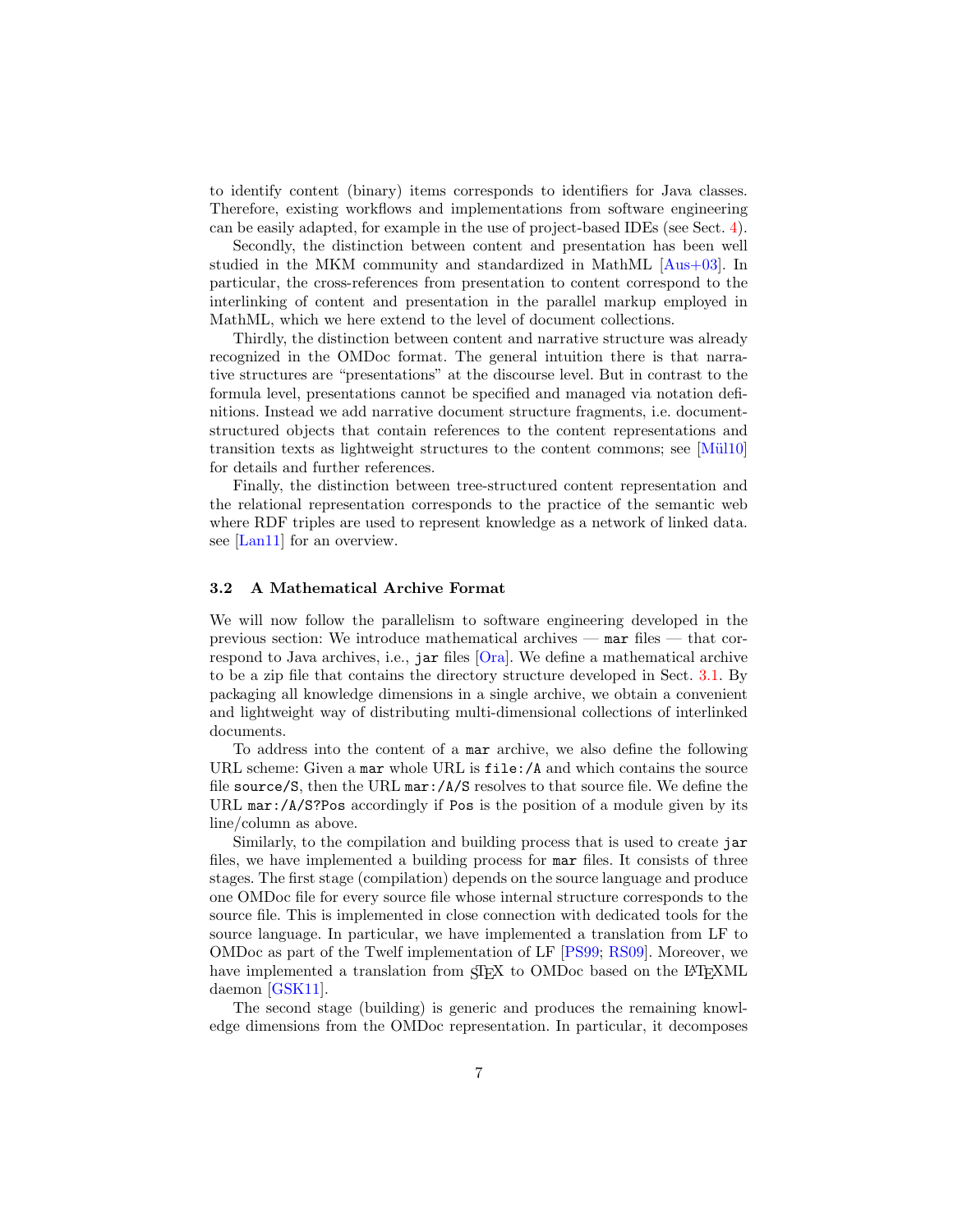the OMDoc documents into modules and reassembles them according to their namespaces to obtain the content representation. The narrative dimension is obtained from the initial OMDoc representation by replacing all modules with references to the respective content item. We have implemented this as a part of the existing MMT API [\[KRZ10\]](#page-13-6). Finally, the API already includes a rendering engine that we use to produce the presentation and the relational representation.

Then the third stage (packaging) collects all folders in a zip archive. For LF, we integrate all three stages into a flexible command line application.

Example 3 (Continuing Ex. [2\)](#page-5-1) The mathematical archive file for the running example can be obtained at [https://svn.kwarc.info/repos/twelf/projects/](https://svn.kwarc.info/repos/twelf/projects/propositional-syntax.mar) [propositional-syntax.mar](https://svn.kwarc.info/repos/twelf/projects/propositional-syntax.mar).

#### 3.3 Catalog Services

The use of URIs as knowledge identifiers (rather than URLs) is crucial in order to permit collaborative authoring and convenient distribution of knowledge. However, it requires a catalog that translates an MMT URIs to the physical location, given by a URL, of a resource. Typical URLs are those in a file system, in a mathematical archive, or a remote or local repository. It is trivial to build the catalog if the knowledge is already present in content form where locations are derived from the URI.

But the catalog is already needed during the compilation process: For example, if a theory imports another theory, it refers to it by its MMT URI. Consequently, the compilation tool must already be aware of the URI-to-URL mapping before the content has been produced. However, the compilation tool is typically a dedicated legacy system that natively operates on URLs already and does not even recognize URIs. This is the case for both Twelf and L<sup>AT</sup>FX.

Therefore, we have implemented standalone catalog services for these two tools and integrated them with the respective system. In the case of Twelf, the catalog maintains a list of local directories, files, and mar archives that it watches. It parses them whenever they change and creates the URI-URL mapping. When Twelf encounters a URI, it asks the catalog via HTTP for the URL. This parser only parses the outer syntax that is necessary to obtain the structure of the source file; it is implemented generically so that it can be easily adapted to other formal declarative languages.

An additional strength of this catalog is that it can also handle ill-formed source representations that commonly arise during authoring. Moreover, we also use the catalog to obtain the line/column locations of the modules inside the source files so that the content-to-source references can be added to the content files.

In the case of STEX, a poor man's catalog services is implemented directly in TEX: the base URIs of the GenCS knowledge collection (see \KWARCslides in Fig [2\)](#page-4-0) is specified by a  $defpath statement$  in the document preamble and can be used in the \importmodule macros. The module environments induce internal T<sub>E</sub>X structures that store information about the imports  $(\infty)$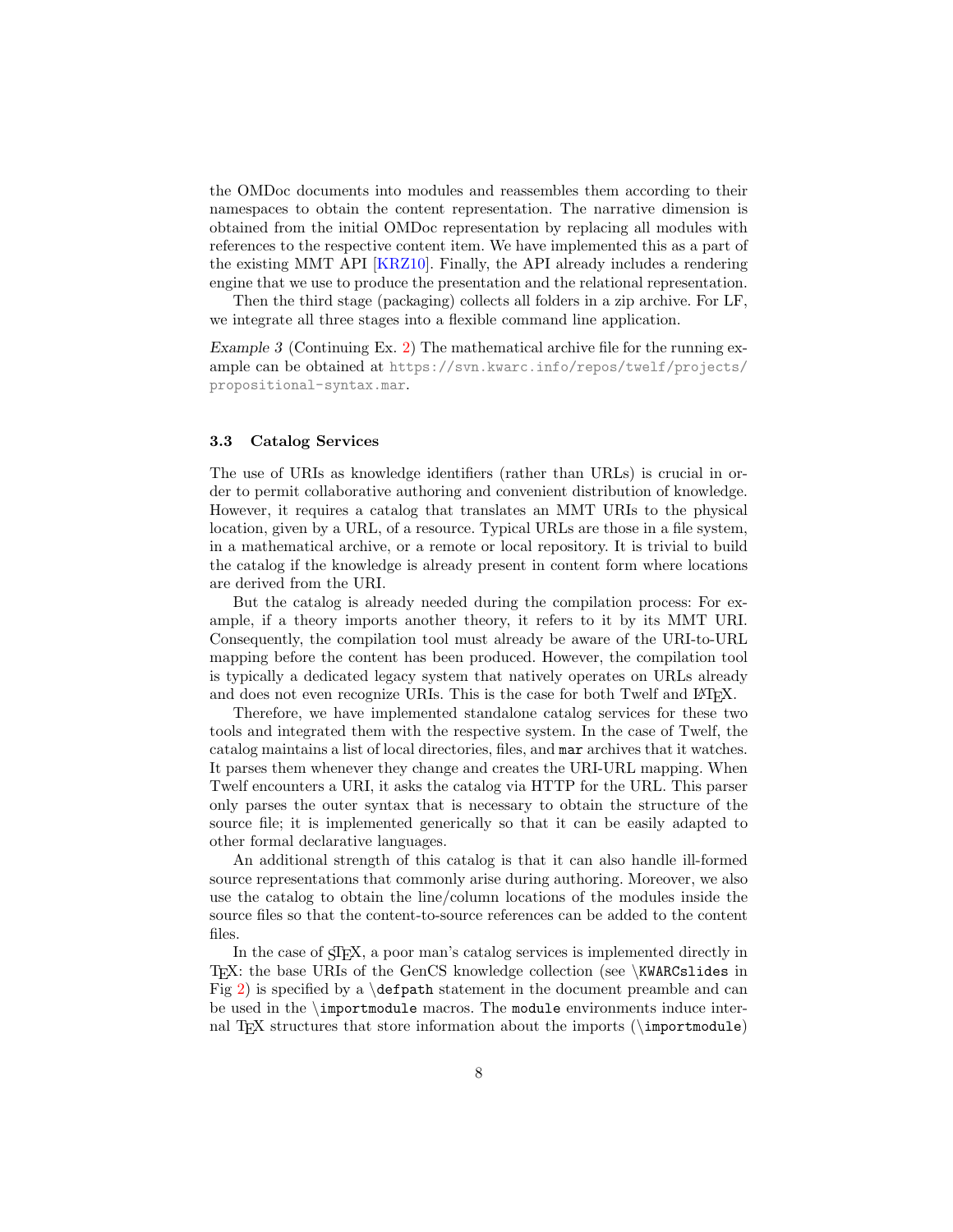structure and semantic macros ( $\symdef$ ), therefore these three  $SIFX$  primitives have to be read whenever a module is imported. To get around difficulties with selective input in T<sub>EX</sub>, the  $SIFX$  build process excerpts a  $SIFX$  signature module  $\langle \text{module} \rangle$ .sms from any module  $\langle \text{module} \rangle$ .tex. So  $\langle \text{module} \rangle$ .sms simply reads  $\langle \text{module} \rangle$ .sms.

## <span id="page-8-0"></span>4 The Author's Perspective

The translation from source to a content-like representation has been wellunderstood. For languages like LF, it takes the form of a parsing and type reconstruction process that transforms external to internal syntax. The translation from internal syntax to an OMDoc-based content representation is conceptually straightforward.

However, it is a hard problem to use the content representation to give the author feedback about the document she is currently editing. For most formal mathematical languages, the state of the art is an emacs mode with syntax highlighting. Only a few systems offer further functionality. For example, the Agda [\[Nor05\]](#page-14-6) emacs mode can follow cross-references and show reconstructed types of missing terms. The Isabelle [\[Pau94\]](#page-14-7) jEdit can follow cross-references and show tooltips derived from the static analysis.

A more powerful solution is possible if we always produce all knowledge dimensions using the compilation and building process as described in Sect. [3.2.](#page-6-0) Then generic services can be implemented easily, each of them based on the most suitable dimension, and we give a few examples in Sect. [4.2.](#page-9-0)

Note that this is not an efficiency problem: Typically the author only works on a few files that can be compiled constantly. It is even realistic to hold all dimensions in memory. The main problem is an architectural one, which is solved by our multi-dimensional representation. Once this architecture is setup and made available to IDE developers, it is very easy for them to quickly produce powerful generic services.

#### 4.1 Multi-Dimensional Knowledge in an IDE

In previous work, we have already presented an example of a semantic IDE [\[JK10\]](#page-13-7) based on Eclipse. We can now strengthen it significantly by basing it on our multi-dimensional representation. Inspired by the project metaphor from software engineering, we introduce the notion of a mathematical project in Eclipse.

A mathematical project consists of a folder containing the subfolder from Sect. [3.1.](#page-3-1) The author works on a set of source files in the source directory. Moreover, the project maintains a mathpath (named in analogy to Java's classpath) that provides a set of mar archives that the user wishes to include.

The IDE offers the build functionality that runs the compilation and building processes described in Sect. [3.2](#page-6-0) to generate the other dimensions from the source dimension. The key requirement here is to gracefully degrade in the presence of errors in the source file. Therefore, we provide an adaptive parser component that consists of three levels: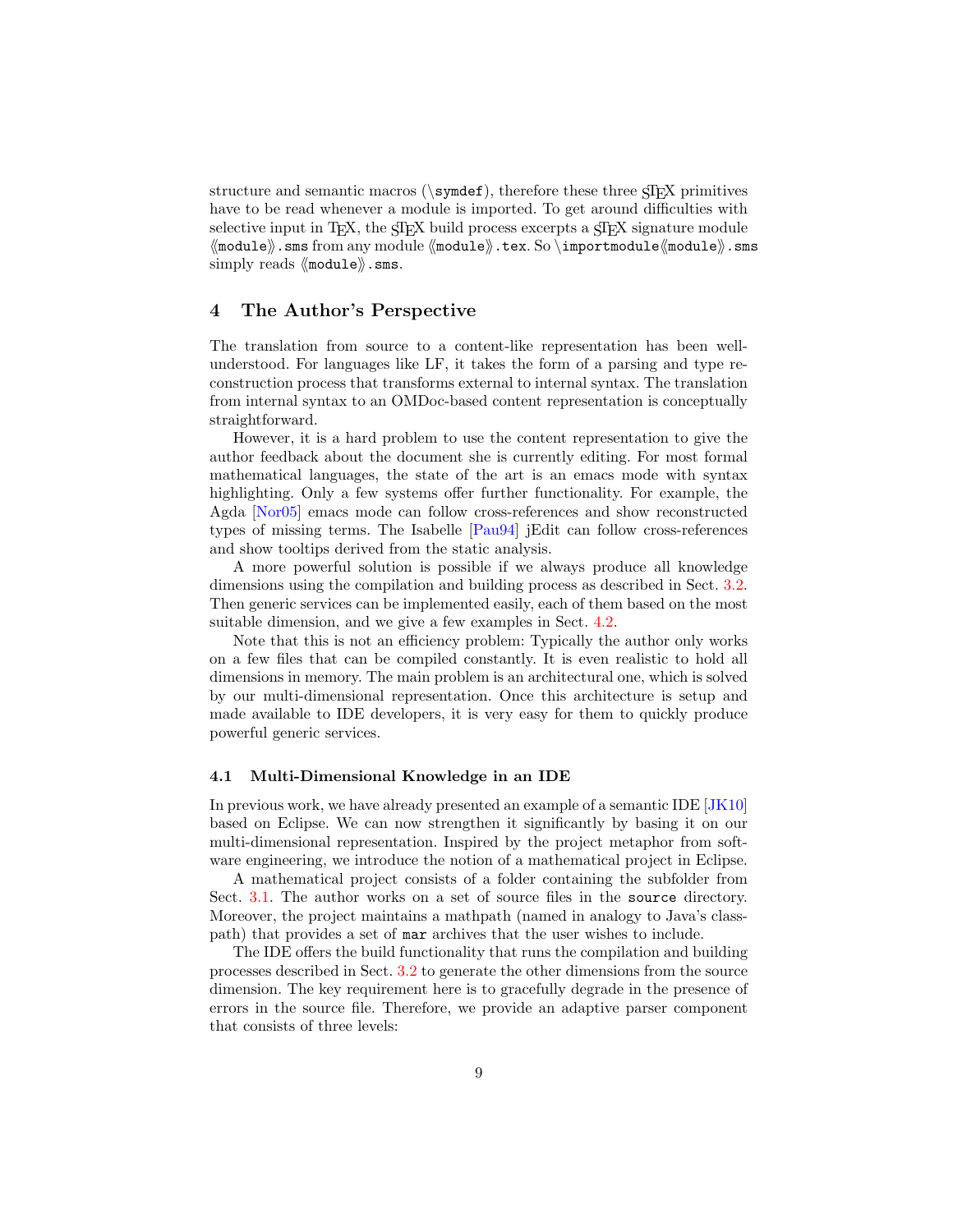- The regex level uses regular expressions to spot important structural properties in the document (e.g. the namespace and signature declarations in the case of LF). This compilation level never fails, and its result is an OMDoc file that contains only the spotted structures and lacks any additional information of the content.
- The CFG parser level uses a simple context-free grammar to parse the source. It is able to spot more complicated structures such as comments and nested modules and can be implemented very easily within Eclipse. Like the previous level, it produces an approximate OMDoc file, but contrary to the previous level, it may find syntax errors that are then displayed to the user.
- The full parser level uses the dedicated tool (Twelf or LAT<sub>EX</sub>). The resulting OMDoc fail includes the full content representation. In particular, in the case of Twelf, it contains all reconstructed types and implicit arguments. However, it may fail in the case of ill-typed input.

The adaptive parser component runs all parser in order, and retains the best OMDoc file any of them returns. This file is then used as the input to produce the remaining content dimensions.

## <span id="page-9-0"></span>4.2 Added-Value Services

In this section we present several services typically found in software engineering tools which aim at supporting authoring process. We analyze each of these services and show that they can can be efficiently implemented by using one or several dimensions of knowledge.

- project explorer is a widget giving an integrated view on a project's content by abstracting from the file system location where the sources are are defined. It groups objects by their content location, i.e., their MMT URI. To implement this widget, we populate the non-leaf nodes of the tree from the directory structure of the content dimension. The leaf nodes are generated by running simple XPath queries on the OMDoc files.
- outline view is a source level widget which visualizes the main structural components. For LF, these include definitions of signatures and namespaces as well as constant declarations within signatures. Double-clicking on any such structural components opens the place in the source code where the component is defined. Alternatively, the corresponding presentation can be opened.
- autocompletion assists the user with getting location and context specific suggestions, e.g., listing declarations available in a namespace. Fig. [4a](#page-10-1) shows an example. Note how the namespace prefix base is declared to point to a certain namespace, and the autocompletion suggests only signatures names declared in that namespace. The implementation of this feature requires information about the context where autocompletion is requested, which is obtained from the interlinked source and content dimensions. Moreover, it needs the content dimension to compute all possible completions. In more complicated scenarios, it can also use the relational dimension to compute the possible completions using the relational queries.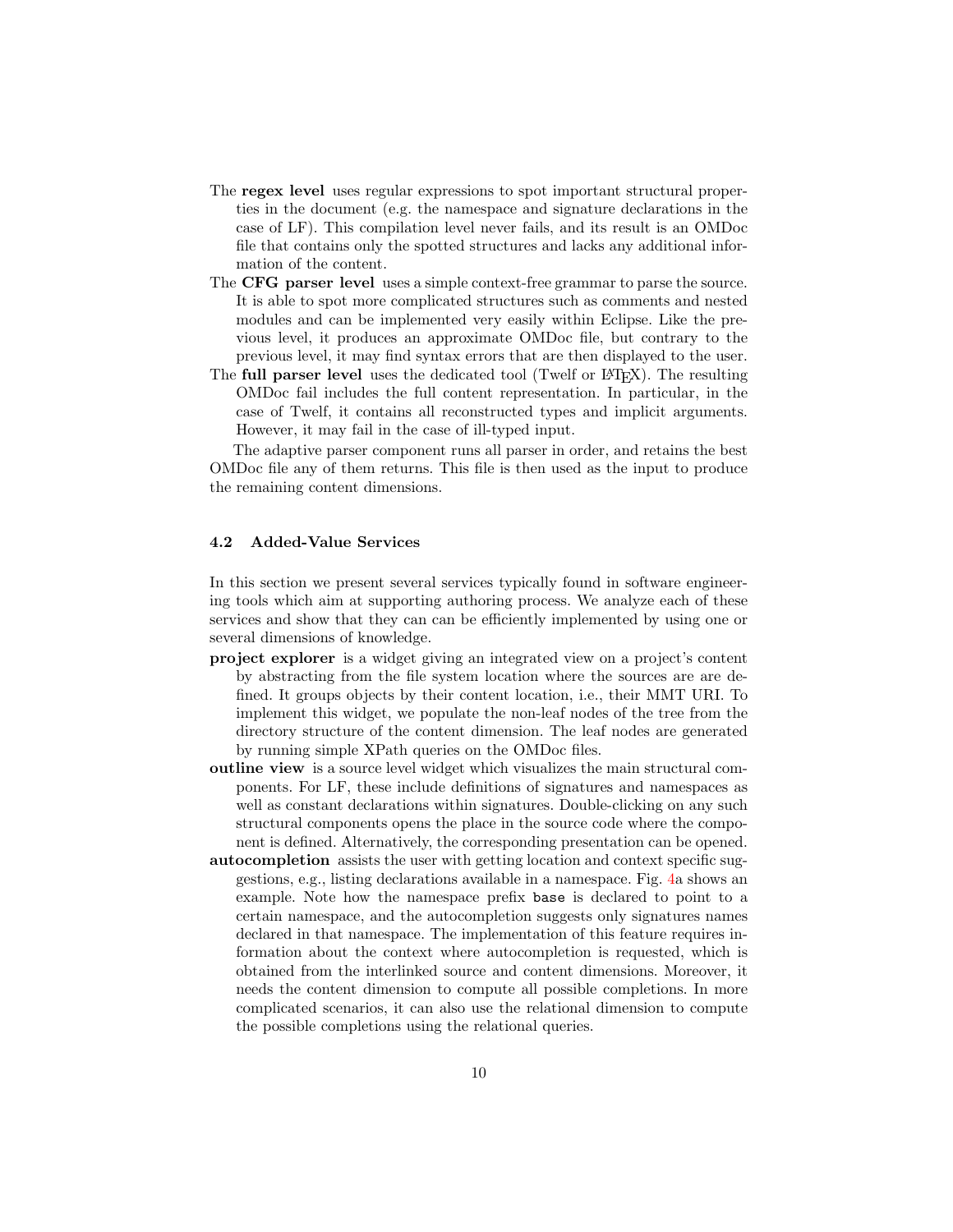- hover overlay is a feature that shows in-place meta-data about elements at the position of the mouse cursor such as the full URIs of a symbol, its type or definitions, a comment, or inferred types of variables. Fig. [4b](#page-10-1)) shows an example. The displayed information is retrieved from the content dimension. It is also possible to display the information using the presentation dimension.
- definition/reference search makes it easy for a user to find where a certain item is defined or used. Although the features require different user interfaces the functionality is very similar, namely, finding relations. Just like in the hover overlay feature, one first finds the right item in the content representation and then use the relation dimension to find the requested item(s).
- theory-graph display provides a graphical visualization of the relations among knowledge items. To implement this feature we apply a filter on the multigraph from the relations dimension and uses 3rd party software to render it.



<span id="page-10-1"></span>Fig. 4. a) Context aware Auto-Completion b) Metadata information on hover

## <span id="page-10-0"></span>5 The Reader's Perspective

We have developed the Planetary system (see  $[Koh+11; Dav+10; Pla]$  $[Koh+11; Dav+10; Pla]$  $[Koh+11; Dav+10; Pla]$  $[Koh+11; Dav+10; Pla]$  $[Koh+11; Dav+10; Pla]$  for an introduction) as the reader's complement to our IDE. Planetary is a Web 3.0 system<sup>[1](#page-10-2)</sup> for semantically annotated document collections in Science, Technology, Engineering and Mathematics (STEM). In our approach, documents published in the Planetary system become flexible, adaptive interfaces to a content commons of domain objects, context, and their relations.

We call this framework the

Active Documents Paradigm (ADP), since documents can also actively adapt to user preferences and environment rather than only executing services upon user request. Our



<span id="page-10-2"></span>Fig. 5. The Active Documents Architecture  $^1$  We adopt the nomenclature where Web 3.0 stands for extension of the Social Web  $\,$ with Semantic Web/Linked Open Data technologies.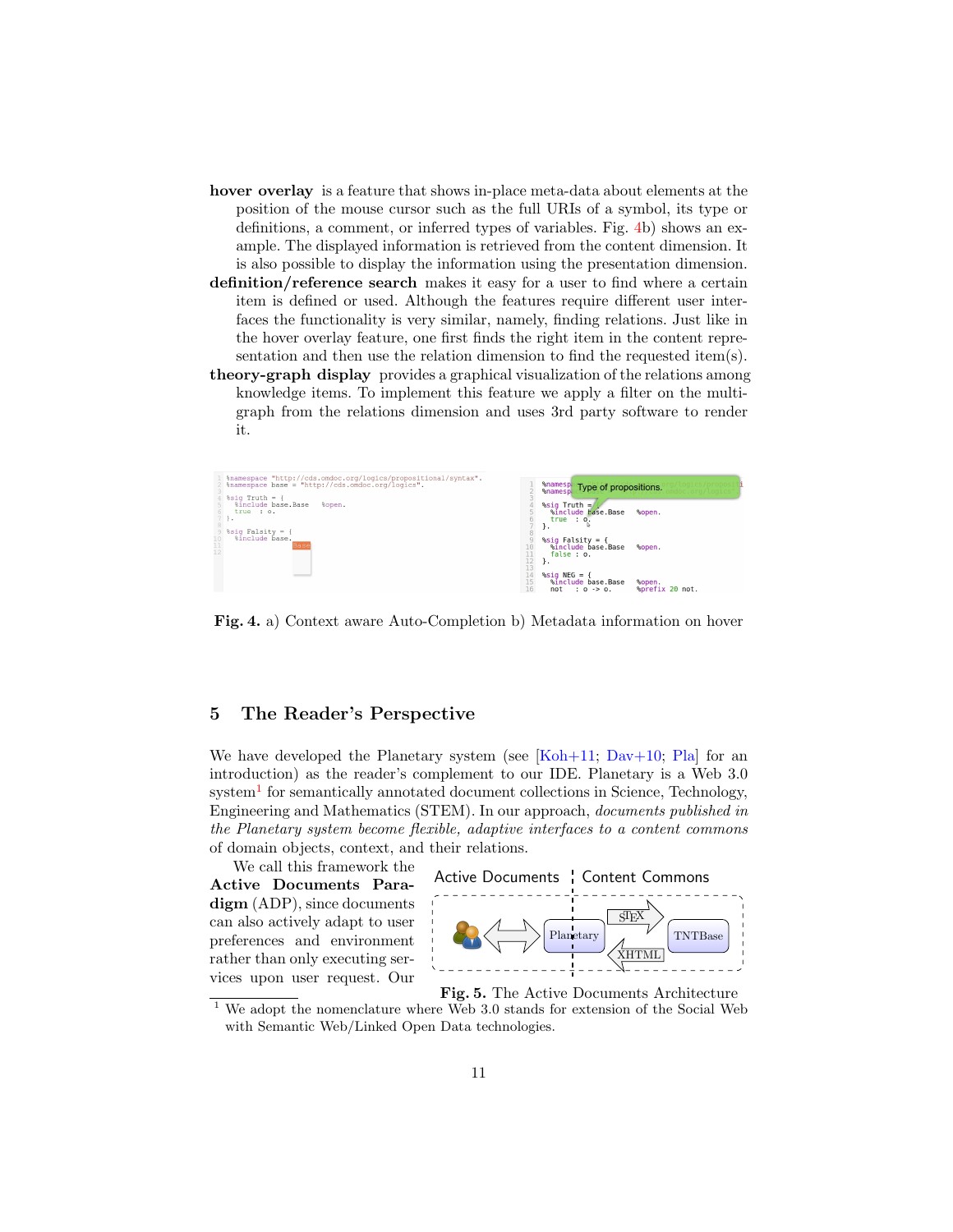#### framework is based on seman-

tically annotated documents together with semantic background ontologies (which we call the content commons). This information can then be used by user-visible, semantic services like program (fragment) execution, computation, visualization, navigation, information aggregation and information retrieval [\[GLR09\]](#page-13-2).

The Planetary system directly uses all five incarnations/dimensions of mathematical knowledge specified in Sect [3.1.](#page-3-1) In the content incarnation, Planetary uses OMDoc for representing content modules, but authors create and maintain these using  $SIFX$  in the source dimension and the readers interact with the active documents encoded as dynamic XHTML+MathML+RDFa (the source incarnation of the material). We use the LATEXML daemon [\[Mil;](#page-14-9) [GSK11\]](#page-13-5) for the transformation from  $\langle T_F X \rangle$  to OMDoc, this is run on every change to the STEX sources. The basic presentation process [\[KMR08\]](#page-13-9) process for the OMDoc content modules is provided by the TNTBase system [\[ZK09\]](#page-14-10).

But Planetary also uses the narrative dimension: content modules are used not only for representing mathematical theories, but also for document structures: narrative modules consist of a mixture of sectional markup, inclusion references, and narrative texts that provide transitions (narrative glue) between the other objects. Graphs of narrative modules whose edges are the inclusion references constitute the content representations of document fragments, documents, and document collections in the Planetary system, wich generates active documents from them. It uses a process of separate compilation and dynamic linking to equip them with document (collection)-level features like content tables, indexes, section numbering and inter-module cross-references; see  $[Dav+11]$ for details.

As the active documents use identifiers that are relative to the base URI of the Planetary instance, whereas the content commons uses MMT URIs, the semantic publishing map which maintains the correspondence between these is a central, persistent data structure maintained by the Planetary system.

| $\subseteq X \times Y$ , is called a <b>partial function</b> , iff for all $x \in X$ there is at a         |    |
|------------------------------------------------------------------------------------------------------------|----|
| <b>Definition Lookup Results</b>                                                                           | ×  |
| <b>DEFINITION:</b>                                                                                         |    |
| <b>Cartesian product:</b><br>$A\times B := \{(a, b) \mid a \in A \land b \in B\}$ , call<br>$(a, b)$ pair. | nm |
|                                                                                                            |    |

 $\overline{f}$ 

This is one instance of the relational dimension, another is used in the For instance, the RDFa embedded in the presentation of a formula (and represented in the linking part of the math archive) can be used for definition lookup as shown on the left. Actually the realization of the definition lookup service involves presentation (where the service is

embedded) and content (from which the definition is fetched to be presented by the service) incarnations as well.

In the future we even want to combine this with the source dimension by combining it with a \symdef-look service that makes editing easier. This can be thought of as a presentation-

| begin{omgroup}[id=sec.contfuncs]{Continuous Functions}<br>begin{module}[id=continuous]<br>(importmodule[/background/functions]{functions}<br>importmodule[/background/reals]{reals} |  |  |  |
|-------------------------------------------------------------------------------------------------------------------------------------------------------------------------------------|--|--|--|
| symdef{continuousfunctions}[2]{\mathcal{C}^0(#1,#2)}<br>abbrdef{ContRR}[2]{\continuousfunctions\RealNumbers\RealNumbers}                                                            |  |  |  |
|                                                                                                                                                                                     |  |  |  |
| begin{definition}[for=continuousfunctions]                                                                                                                                          |  |  |  |
| A function \$\ fun<br>A function $f: A \rightarrow B$ is a left-total, right-unique<br>RealNumbers<br>relation in $A \times B$<br>cart                                              |  |  |  |
| end{definition} <sub>absval</sub><br>end{module}                                                                                                                                    |  |  |  |
| end{omaroup}                                                                                                                                                                        |  |  |  |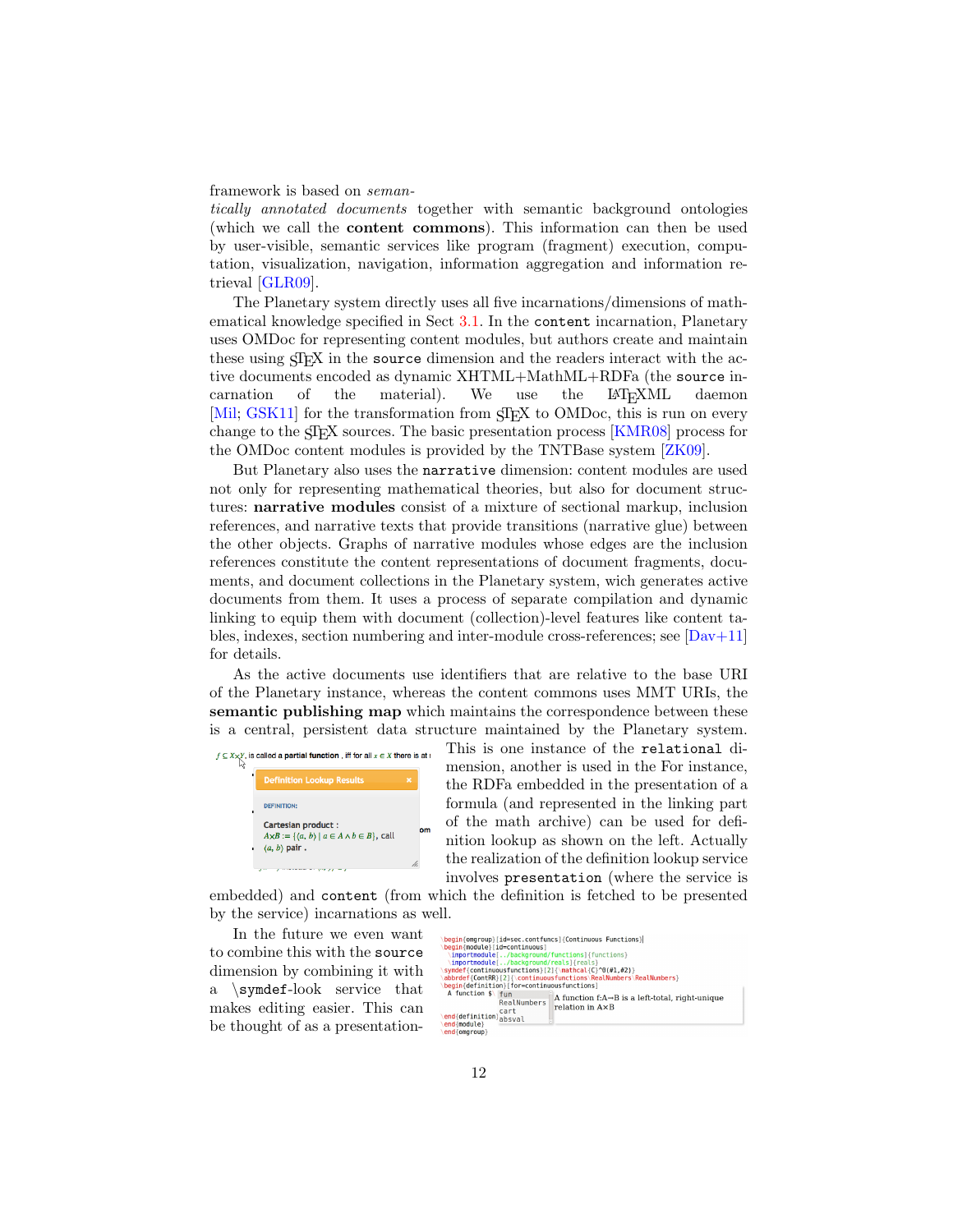triggered complement to the editor-based service on the right that looks up \symdefs by their definienda.

# 6 Conclusion

We have presented an infrastructure for creating, storing, managing, and distributing mathematical knowledge in various pragmatic forms. We have identified five aspects that have to be taken into account here:  $(i)$  human-oriented source languages for efficient editing of content, *(ii)* the modular *content repre*sentation that has been the focus of attention in MKM so far, *(iii)* active presentations of the content for viewing, navigation, and interaction, *(iv) narrative* structures that allow binding the content modules into self-contained documents that can be read linearly, and  $(v)$  relational structures that cross-link all these aspects and permit keeping them in sync.

We have developed and tested this infrastructure on the LATIN logic atlas, a highly modular graph of logics and logic morphisms using Twelf as the source language. Our focus was on the authoring perspective using our semantic IDE. The other experiment that informed the development was the Planetary system, a semantic publishing system that we use for our lecture notes with  $\frac{1}{2}E^X$  as a surface language and provides an infrastructure for assembling content modules into document and collection structures.

In the future, we want to combine these systems and perspectives more tightly. For example, we could use Planetary to discuss and review logic formalizations in Twelf, or write papers about the formalizations in  $\langle T_F X, T \rangle$  this should not pose any fundamental problems as the surface languages are interoperable by virtue of having the same, very general data model: the OMDoc ontology. By the same token we want to add additional surface languages and presentation targets that allow to include other user groups. High-profile examples include the Mizar Mathematical Language and Isabelle/ISAR.

Finally, there is a sixth aspect that may be added to the math archive infrastructure: discussions. The Planetary system already allows localized discussions on the content modules/presentations, which form an important part of the system content. These would probably be worth saving in math archives.

# References

- <span id="page-12-0"></span>[Aus+03] R. Ausbrooks et al. Mathematical Markup Language (MathML) Version 2.0 (second edition). Tech. rep. See [http://www.w3.org/TR/](http://www.w3.org/TR/MathML2) [MathML2](http://www.w3.org/TR/MathML2). World Wide Web Consortium, 2003.
- <span id="page-12-1"></span>[Dav+10] Catalin David et al. "eMath 3.0: Building Blocks for a social and semantic Web for online mathematics & ELearning". In:  $1^{st}$  International Workshop on Mathematics and ICT: Education, Research and Applications. (Bucharest, Romania, Nov. 3, 2010). Ed. by Ion Mierlus-Mazilu. 2010. URL: [http://kwarc.info/kohlhase/](http://kwarc.info/kohlhase/papers/malog10.pdf) [papers/malog10.pdf](http://kwarc.info/kohlhase/papers/malog10.pdf).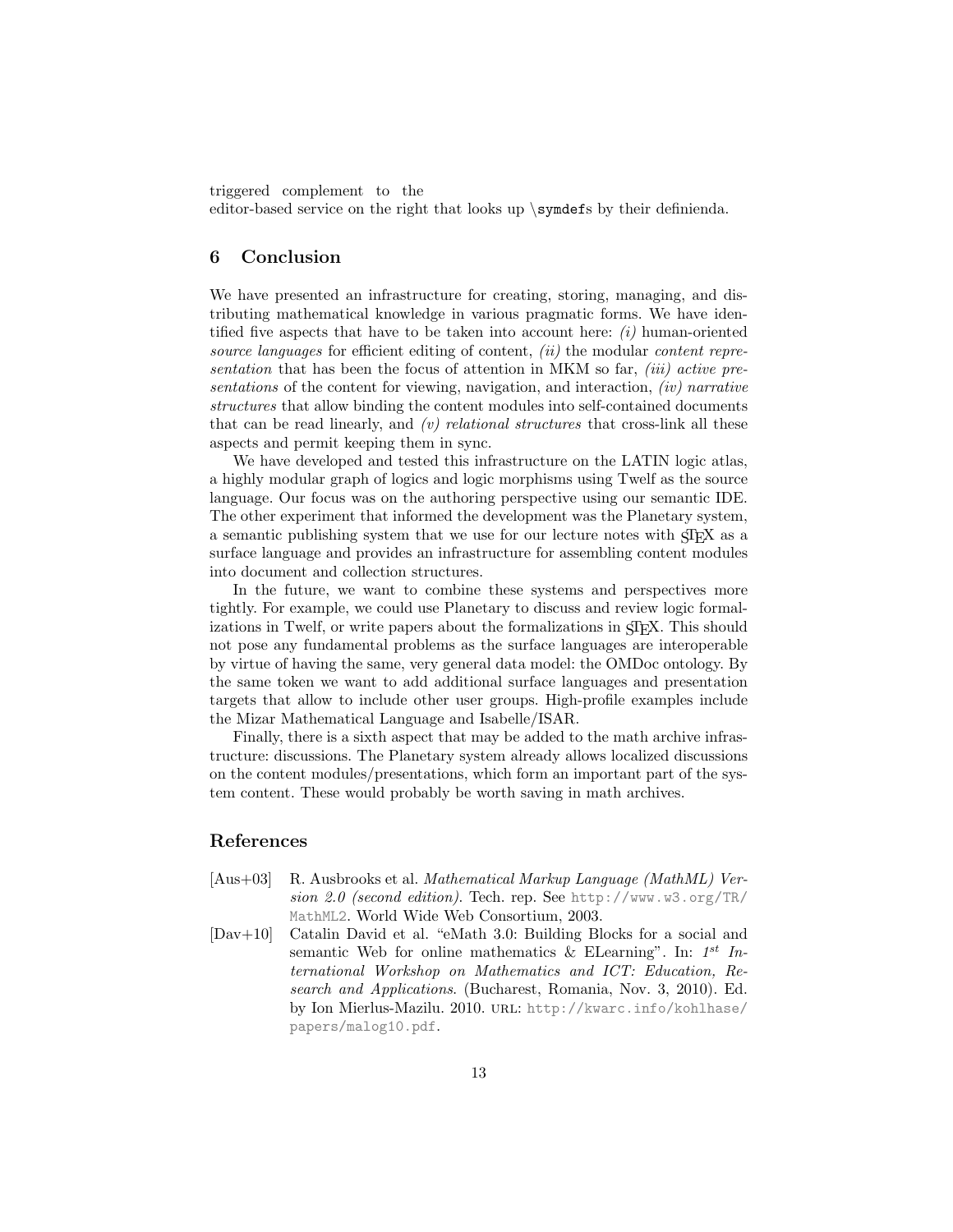- <span id="page-13-10"></span>[Dav+11] Catalin David et al. "A Framework for Modular Semantic Publishing with Separate Compilation and Dynamic Linking". 2011. URL: [https://svn.mathweb.org/repos/planetary/doc/sepublica11/](https://svn.mathweb.org/repos/planetary/doc/sepublica11/paper.pdf) [paper.pdf](https://svn.mathweb.org/repos/planetary/doc/sepublica11/paper.pdf).
- <span id="page-13-2"></span>[GLR09] J. Gičeva, C. Lange, and F. Rabe. "Integrating Web Services into Active Mathematical Documents". In: Intelligent Computer Mathematics. Ed. by J. Carette and L. Dixon and C. Sacerdoti Coen and S. Watt. Vol. 5625. Lecture Notes in Computer Science. Springer, 2009, pp. 279–293.
- <span id="page-13-5"></span>[GSK11] Deyan Ginev, Heinrich Stamerjohanns, and Michael Kohlhase. "The LATEXML Daemon: A LATEX Entrance to the Semantic Web". submitted. 2011. URL: https://kwarc.eecs.iu-bremen.de/repos/ [arXMLiv/doc/cicm-systems11/paper.pdf](https://kwarc.eecs.iu-bremen.de/repos/arXMLiv/doc/cicm-systems11/paper.pdf).
- <span id="page-13-1"></span>[HHP93] R. Harper, F. Honsell, and G. Plotkin. "A framework for defining logics". In: Journal of the Association for Computing Machinery 40.1 (1993), pp. 143–184.
- <span id="page-13-7"></span>[JK10] Constantin Jucovschi and Michael Kohlhase. "sTeXIDE: An Integrated Development Environment for sTeX Collections". In: Intelligent Computer Mathematics. Ed. by Serge Autexier et al. LNAI 6167. Springer Verlag, 2010, pp. 336–344. arXiv:[1005.5489v1](http://arxiv.org/abs/1005.5489v1)  $[cs.0H]$ .
- <span id="page-13-9"></span>[KMR08] Michael Kohlhase, Christine M¨uller, and Florian Rabe. "Notations for Living Mathematical Documents". In: Intelligent Computer Mathematics. 9<sup>th</sup> International Conference, AISC, 15<sup>th</sup> Symposium, Calculemus, 7th International Conference MKM (Birmingham, UK, July 28–Aug. 1, 2008). Ed. by Serge Autexier et al. LNAI 5144. Springer Verlag, 2008, pp. 504–519. url: [http://omdoc.org/pubs/](http://omdoc.org/pubs/mkm08-notations.pdf) [mkm08-notations.pdf](http://omdoc.org/pubs/mkm08-notations.pdf).
- <span id="page-13-0"></span>[KMR09] M. Kohlhase, T. Mossakowski, and F. Rabe. The LATIN Project. See <https://trac.omdoc.org/LATIN/>. 2009.
- <span id="page-13-3"></span>[Koh] General Computer Science: GenCS I/II Lecture Notes. [http : / /](http://gencs.kwarc.info/book/1) [gencs.kwarc.info/book/1](http://gencs.kwarc.info/book/1). Semantic Course Notes in Panta Rhei. 2011. url: <http://gencs.kwarc.info/book/1>.
- <span id="page-13-4"></span>[Koh08] Michael Kohlhase. "Using LATEX as a Semantic Markup Format". In: Mathematics in Computer Science 2.2 (2008), pp. 279–304. url: <https://svn.kwarc.info/repos/stex/doc/mcs08/stex.pdf>.
- <span id="page-13-8"></span>[Koh+11] Michael Kohlhase et al. "The Planetary System: Web 3.0 & Active Documents for STEM". In: accepted for publication at ICCS 2011 (Finalist at the Executable Papers Challenge). 2011. URL: [https:](https://svn.mathweb.org/repos/planetary/doc/epc11/paper.pdf) [//svn.mathweb.org/repos/planetary/doc/epc11/paper.pdf](https://svn.mathweb.org/repos/planetary/doc/epc11/paper.pdf).
- <span id="page-13-6"></span>[KRZ10] M. Kohlhase, F. Rabe, and V. Zholudev. "Towards MKM in the Large: Modular Representation and Scalable Software Architecture". In: *Intelligent Computer Mathematics*. Ed. by S. Autexier et al. Vol. 6167. Lecture Notes in Computer Science. Springer, 2010, pp. 370–384.